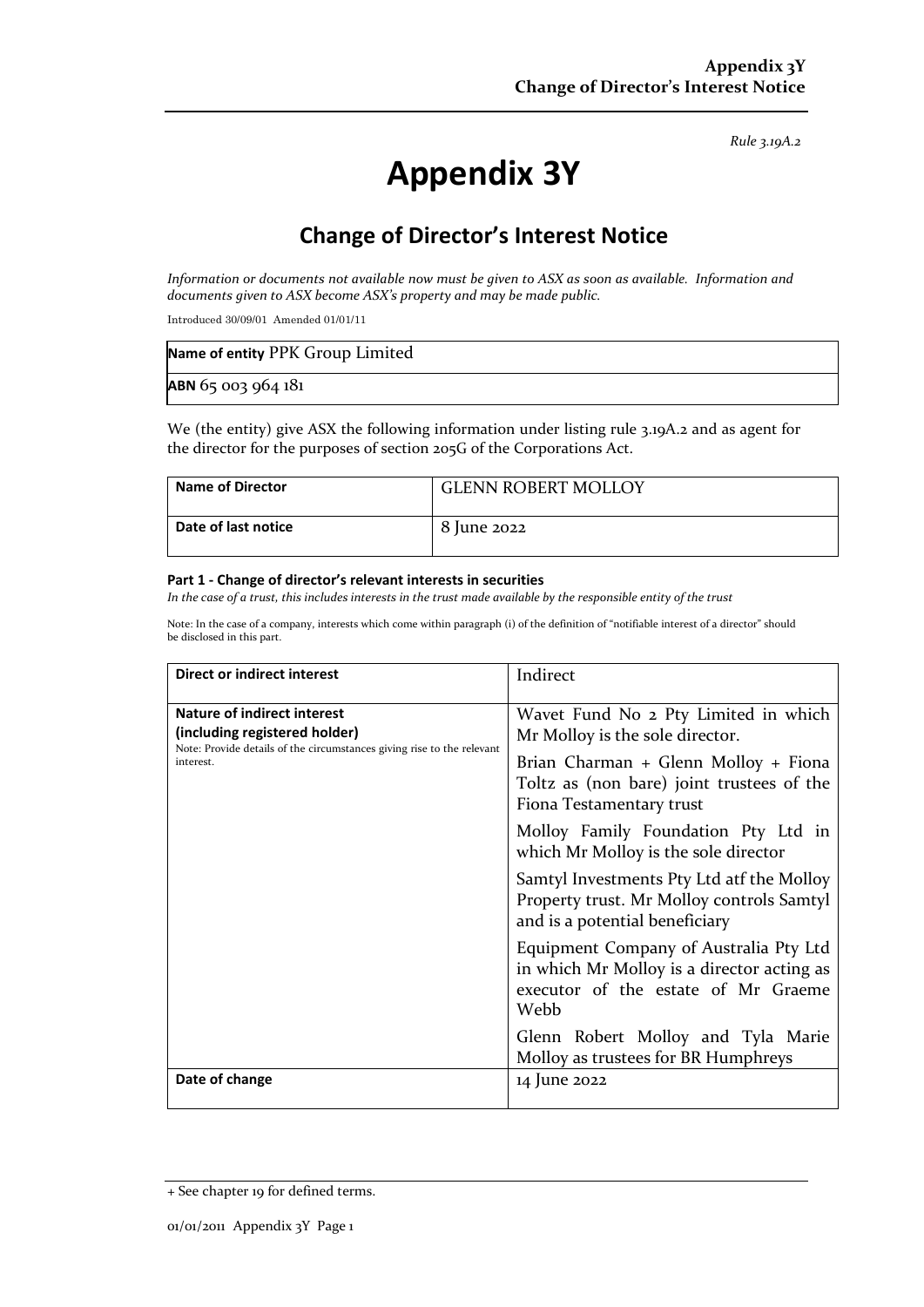| No. of securities held prior to change                                                                       | Wavet Fund No 2 Pty Limited: 14,011,998<br>shares in the Company                                                   |
|--------------------------------------------------------------------------------------------------------------|--------------------------------------------------------------------------------------------------------------------|
|                                                                                                              | Wavet Fund No 2 Pty Limited: 5,789,014<br>shares in Li-S Energy Limited                                            |
|                                                                                                              | Wavet Fund No 2 Pty Ltd atf Wavet Super<br>Fund No 2: 225,000 shares in Li-S Energy<br>Limited                     |
|                                                                                                              | Wavet Fund No 2 Pty Limited: 1,000,000<br>shares in White Graphene Limited                                         |
|                                                                                                              | Brian Charman + Glenn Molloy + Fiona<br>Toltz: 150,000 shares in the Company                                       |
|                                                                                                              | Brian Charman + Glenn Molloy + Fiona<br>Toltz: 57,690 shares in Li-S Energy<br>Limited                             |
|                                                                                                              | Molloy Family Foundation Pty Ltd: 51,123<br>shares in the Company                                                  |
|                                                                                                              | Molloy Family Foundation Pty Ltd: 19,661<br>shares in Li-S Energy Limited                                          |
|                                                                                                              | Samtyl Investments Pty Ltd as trustee of<br>the Molloy Property trust: 400,000 shares<br>in Li-S Energy Limited    |
|                                                                                                              | Equipment Company of Australia Pty Ltd:<br>6,974,866 shares in the Company                                         |
|                                                                                                              | Equipment Company of Australia Pty Ltd:<br>3,759,413 shares in Li-S Energy Limited                                 |
|                                                                                                              | Glenn Robert Molloy and Tyla Marie<br>Molloy as trustees for BR Humphreys:<br>75,000 shares in Li-S Energy Limited |
| Class                                                                                                        | Ordinary shares in the Company                                                                                     |
|                                                                                                              | Ordinary shares in a related listed<br>company, Li-S Energy Limited                                                |
|                                                                                                              | Ordinary shares in a related unlisted<br>public company, White Graphene Limited                                    |
| <b>Number acquired</b>                                                                                       | 50,000 ordinary shares in the Company by<br>Wavet Fund No 2 Pty Limited                                            |
| Number disposed                                                                                              | Nil                                                                                                                |
| <b>Value/Consideration</b><br>Note: If consideration is non-cash, provide details and estimated<br>valuation | \$120,000                                                                                                          |

<sup>+</sup> See chapter 19 for defined terms.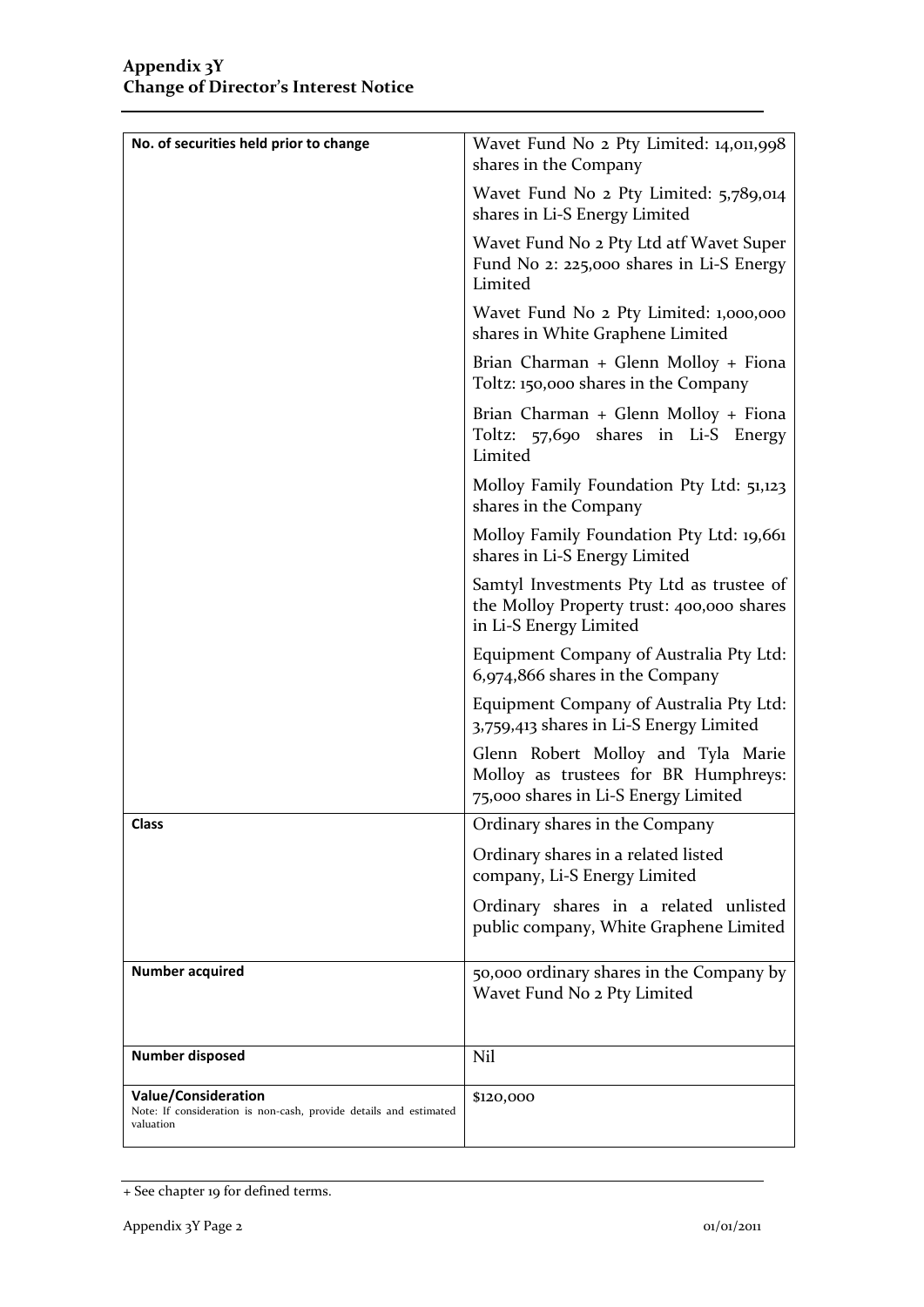| No. of securities held after change | Wavet Fund No 2 Pty Limited: 14,061,998                                                                            |
|-------------------------------------|--------------------------------------------------------------------------------------------------------------------|
|                                     | shares in the Company                                                                                              |
|                                     | Wavet Fund No 2 Pty Limited: 5,789,014<br>shares in Li-S Energy Limited                                            |
|                                     | Wavet Fund No 2 Pty Ltd atf Wavet Super<br>Fund No 2: 225,000 shares in Li-S Energy<br>Limited                     |
|                                     | Wavet Fund No 2 Pty Limited: 1,000,000<br>shares in White Graphene Limited                                         |
|                                     | Brian Charman + Glenn Molloy + Fiona<br>Toltz: 150,000 shares in the Company                                       |
|                                     | Brian Charman + Glenn Molloy + Fiona<br>Toltz: 57,690 shares in Li-S Energy<br>Limited                             |
|                                     | Molloy Family Foundation Pty Ltd: 51,123<br>shares in the Company                                                  |
|                                     | Molloy Family Foundation Pty Ltd: 19,661<br>shares in Li-S Energy Limited                                          |
|                                     | Samtyl Investments Pty Ltd as trustee of<br>the Molloy Property trust: 400,000 shares<br>in Li-S Energy Limited    |
|                                     | Equipment Company of Australia Pty Ltd:<br>6,974,866 shares in the Company                                         |
|                                     | Equipment Company of Australia Pty Ltd:<br>3,759,413 shares in Li-S Energy Limited                                 |
|                                     | Glenn Robert Molloy and Tyla Marie<br>Molloy as trustees for BR Humphreys:<br>75,000 shares in Li-S Energy Limited |
|                                     |                                                                                                                    |
|                                     |                                                                                                                    |
|                                     |                                                                                                                    |
|                                     |                                                                                                                    |
|                                     |                                                                                                                    |
|                                     |                                                                                                                    |
|                                     |                                                                                                                    |

<sup>+</sup> See chapter 19 for defined terms.